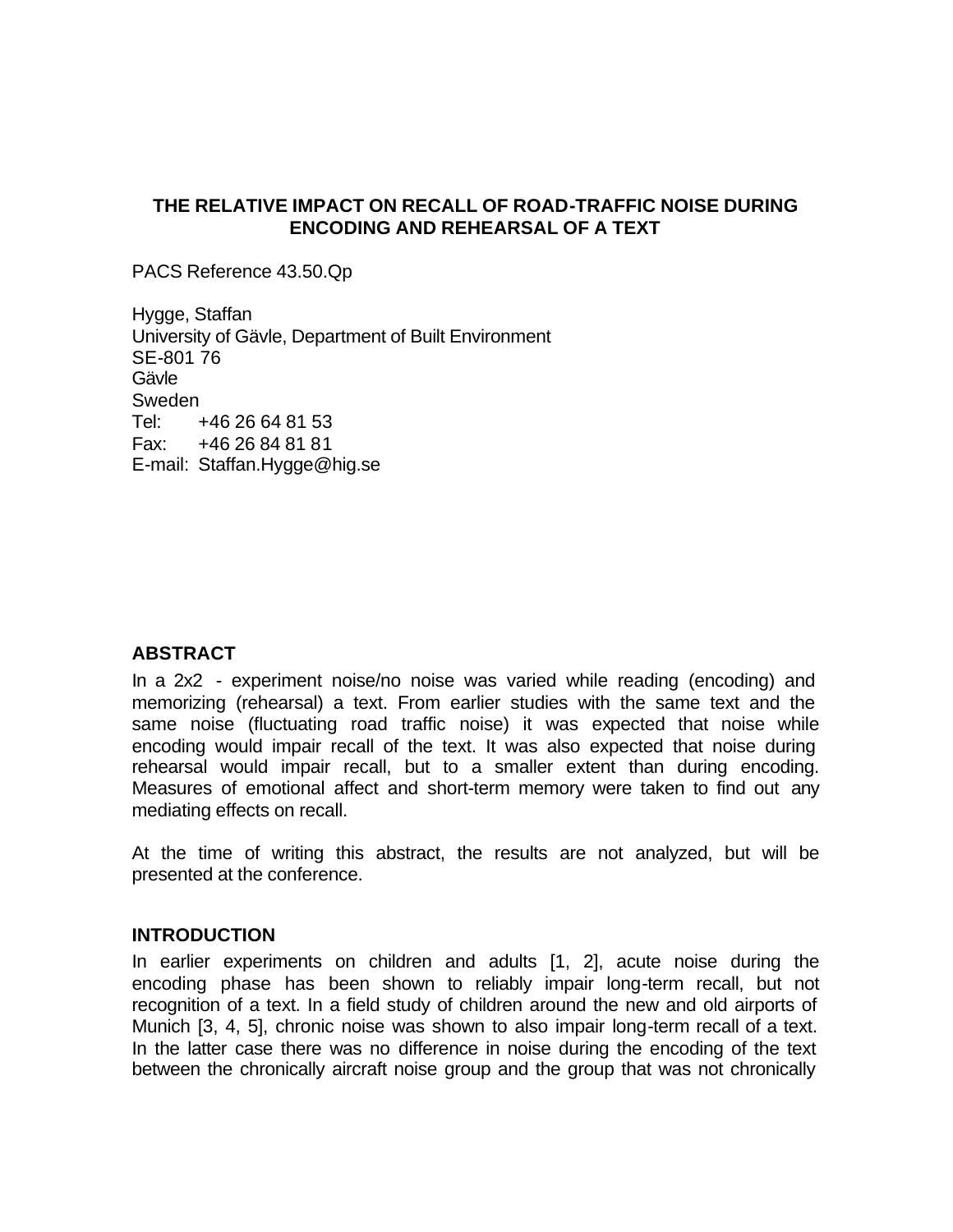exposed, and thus noise at encoding can not be used as an explanation for the effect of chronic noise.

A simple hypothesis, which could reconcile the effects of chronic and acute noise on the recall of a text, is to assume than there are effects on the recall of the text both from noise during encoding and from noise during an ensuing rehearsal phase after the encoding, but before the test for recall. If no effects can be shown from the rehearsal phase on the recall, in seems likely that chronic noise in real life situations mainly has its effect on recall by means of chronic impairment of encoding processes, an impairment that is in effect before the encoding of the text started.

In order to test this idea, a 2 x 2 factorial experiment was designed, where noise during encoding and subsequent rehearsal of a text was manipulated. See Table 1 for a layout of the experiment.

The main predictions were that if chronic noise exposure has a reliable effect on the recall of the text, and that effect builds up during the rehearsal period, there would be significantly less recall in Group 2 than in Group 1. A difference between Groups 3 and 4, to the advantage of Group 3, is expected to the extent that encoding and rehearsal are independent of each other.

|                 | Rehearsal 15 min |              |
|-----------------|------------------|--------------|
| Encoding 15 min | No noise         | <b>Noise</b> |
| No noise        | Group 1          | Group 2      |
| <b>Noise</b>    | Group 3          | Group 4      |

Table 1: Layout of the 2 x 2 experiment.

## **METHOD**

#### **Participants and basic design**

Ninety-six male and female students, aged from 17 to 19, were recruited from a local high school and paid to participate. Equal numbers of males and females were randomly assigned to each of the four independent groups. In all groups there was 15 min for encoding the text, immediately followed by 15 min of rehearsal. At the beginning and in the middle of this rehearsal period participants were given a set of keywords (e.g. rivers, seas, towns, trade, farming, art, architecture, religion, written language, science, culture, civilization, the fall of the culture) around which to organize and memorize the information in the text.

## **Procedure**

The experiment was run in a climate chamber  $(4 \times 6 \text{ m})$  with controlled air temperature (21 °C) and light level (900 lx). Three to four subjects stayed in the experimental room at the same time, but worked on the tasks individually. They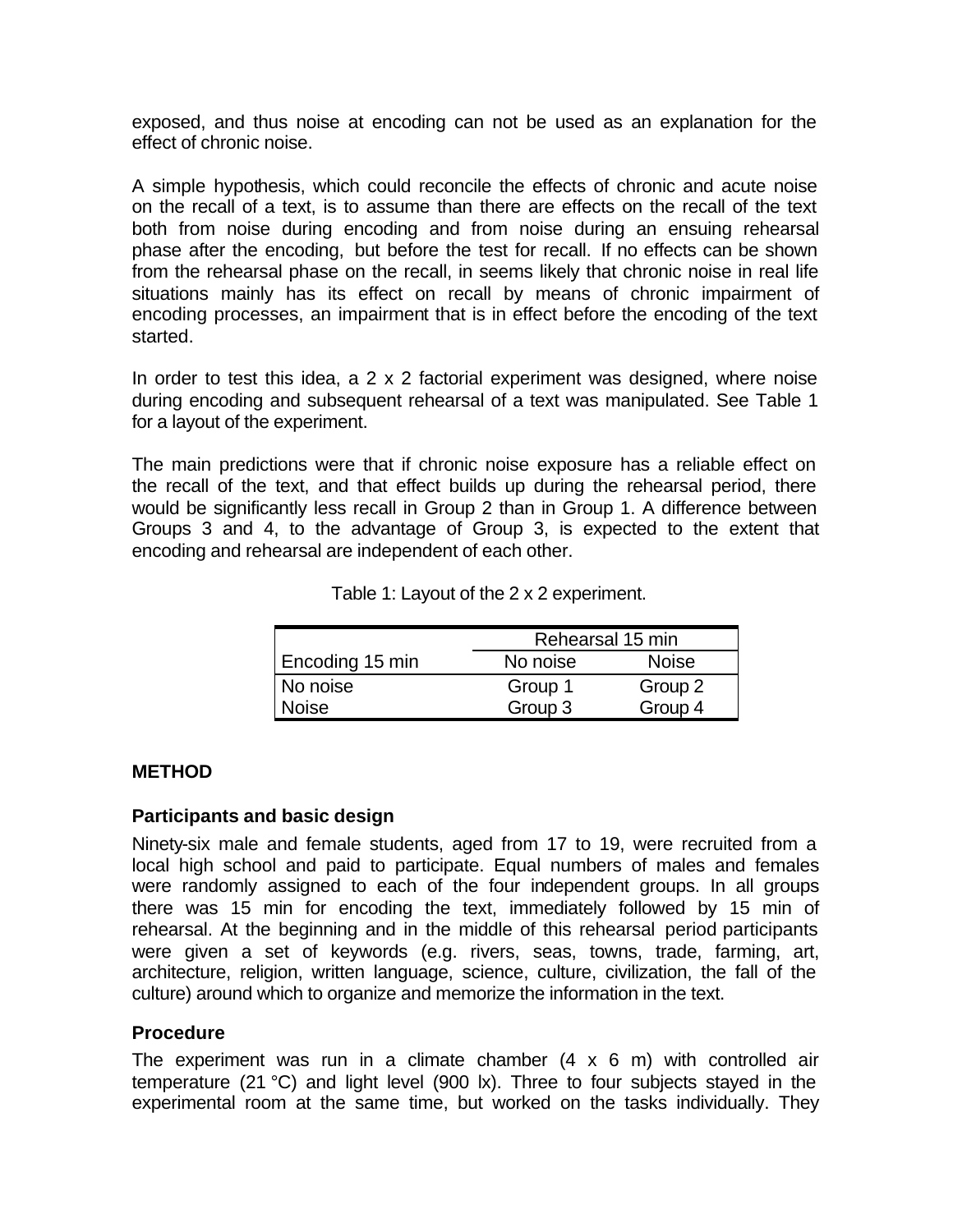were seated in a row at a table and in front of the subjects there was a computer screen. Altogether, the experimental session lasted for a little more than two hours. See Table 2 for order of tasks and time limits.

# **Noise**

In the noise conditions recordings of road traffic noise were played back through loudspeakers in front of the room. The equivalent sound level in the noise conditions was set to 66 dBA 2 m in front of the loudspeakers. The sound level in the silent conditions were 38 dBA Leq. The road traffic noise recording was made up of a background of continuous traffic noise (~62 dBA) with superimposed segments of trucks passing by. The peaks (fast) in the superimposed segments were at 78 dBA and occurred on the average once per minute and with different duration. The dominant frequency range for the road traffic noise was 100-300 Hz. This was the same road traffic noise as in one of the conditions in [1].

## **Dependent measures**

The presentation order and duration of each of task is shown in Table 2.

| Task                                | Time min. |
|-------------------------------------|-----------|
| Circumplex 1                        | 5         |
| <b>Familiarization SMT</b>          | 4         |
| SMT <sub>1</sub>                    | 6         |
| Text reading - Noise/No noise       | 15        |
| Rehearsal, instructed - Noise/No    | 15        |
| noise                               |           |
| SMT <sub>2</sub>                    | 6         |
| <b>Embedded figures</b>             | 25        |
| Circumplex 2                        | 5         |
| Word fluency 1                      | 2         |
| Word fluency 2                      | 2         |
| Word comprehension                  | 6         |
| Word fluency 3                      | 2         |
| Baddeley, negations only            | 15        |
| Test cued recall and recognition of | 10        |
| text                                |           |
| SMT 3 - Noise for all               | 6         |

Table 2: Presentation order of tasks and allotted time.

Cued recall and recognition of a text. This episodic memory task consisted of reading a text about a fictitious ancient culture for 15 min. The subjects replied in writing to four recall questions and six multiple-choice questions, respectively around 80 min later. When presented with the text the participants were informed that they would later be asked questions about the text.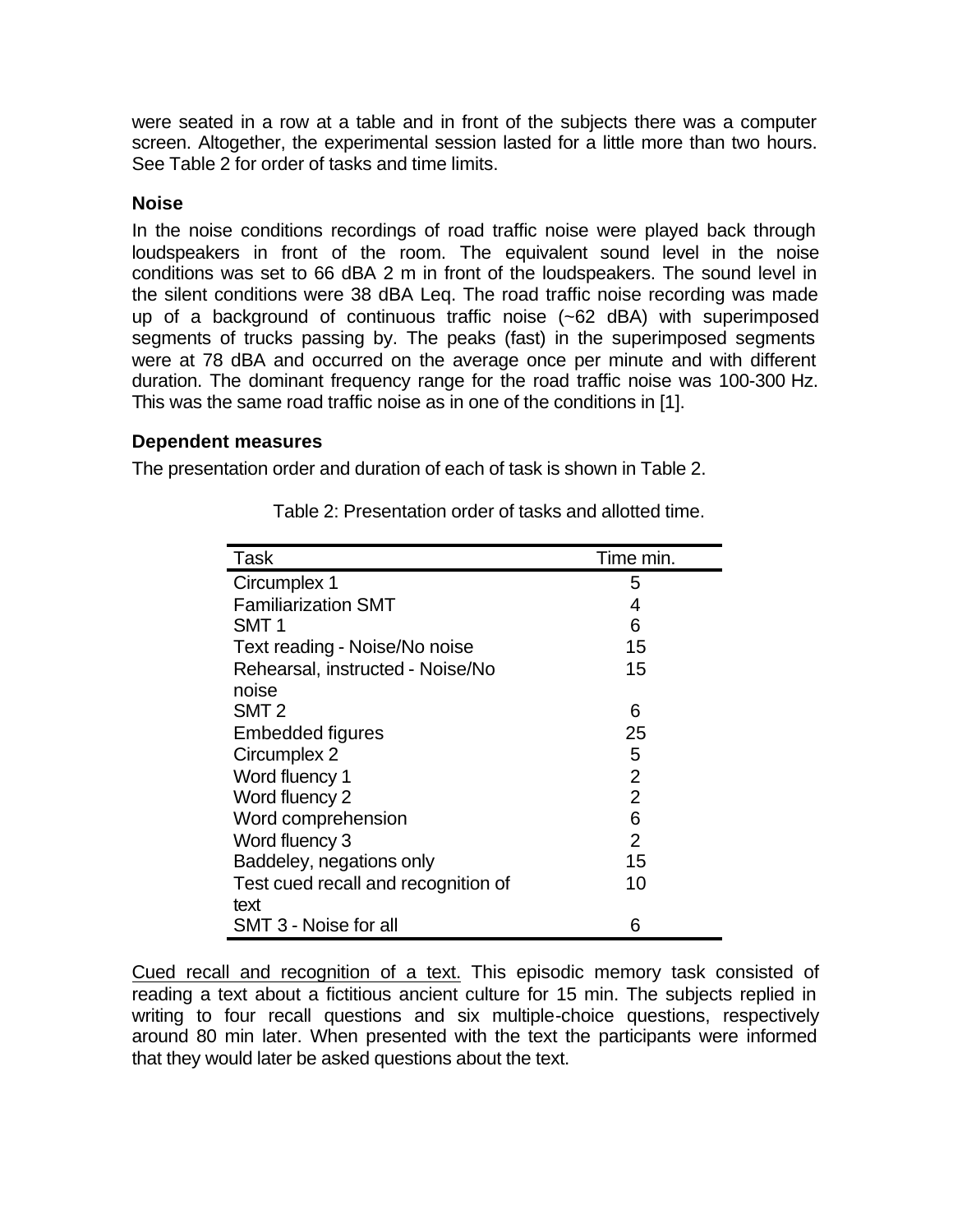Search and memory task (SMT). In this attention task [6] subjects were presented with lines of random letters with five target letters at the beginning of each line. The task was to memorize the given targets, search through the given line only once, and to mark all targets found. Each line contained 59 letters, 0-4 of which were targets. Lines were arranged in sets of six, with 11-14 targets distributed through each set. The task was scored both for accuracy (percentage of targets missed) and speed (number of lines completed). In the SMT there is not much of a learning effect [6]. This task was performed in silence before encoding and after rehearsal to find out any after-effects of noise exposure. This task was also performed in noise for all participants to evaluate whether differential attention capacities mediated noise effects on recall.

Word fluency and word comprehension. In the word fluency tests, three sets of words were to be generated, each set starting with a letter of its own. The sets were: words starting with the letter A, five-letter words starting with M, and name for professions starting with B [7]. In the word comprehension task [7], the subjects were presented with a list of 30 target words. Next to each target five other words were presented, one of which being synonymous to the target word. These word tasks were intended to assess semantic memory and whether semantic memory mediated noise effects on recall.

Self-reported affect and activation. At the beginning of the experiment and after the rehearsal period the subjects filled in a self-reported affect measure [8]. Perceived affect and activation were rated on Likert-scales in five steps. In all there were 48 items organized into 8 unipolar scales, tapping combinations of high and low activation, pleasantness and unpleasantness. This task was both a time-filler and intended to see whether lasting affect states mediated noise effects on recall.

Baddeley's logical reasoning task and embedded figures. These tasks were taken over in modified form from [9, 10] and were given both to keep the same delay as in [1] between reading the text and being tested for recall and recognition, and to see whether they mediated noise effects on recall.

## **EXPECTED RESULTS**

Since the data collection for the study has been delayed, results are not available at the time of writing this paper. However, by the time of the InterNoise 2002 Congress the main results are expected to be at hand.

The expected main results concern the effects of noise during encoding and/or rehearsal on the subsequent recall of the text. To exemplify the pattern of expected results, see Figure 1, where the dashed line for rehearsal in silence depicts what actually happened in the corresponding road-traffic noise group in [1]. Since the present study in several respects is a replication of [1], including reading the same text, the students being in the same age range, using the same noise, and the same time restraints, the results in the present study are expected to be close to the dotted line in Figure 1.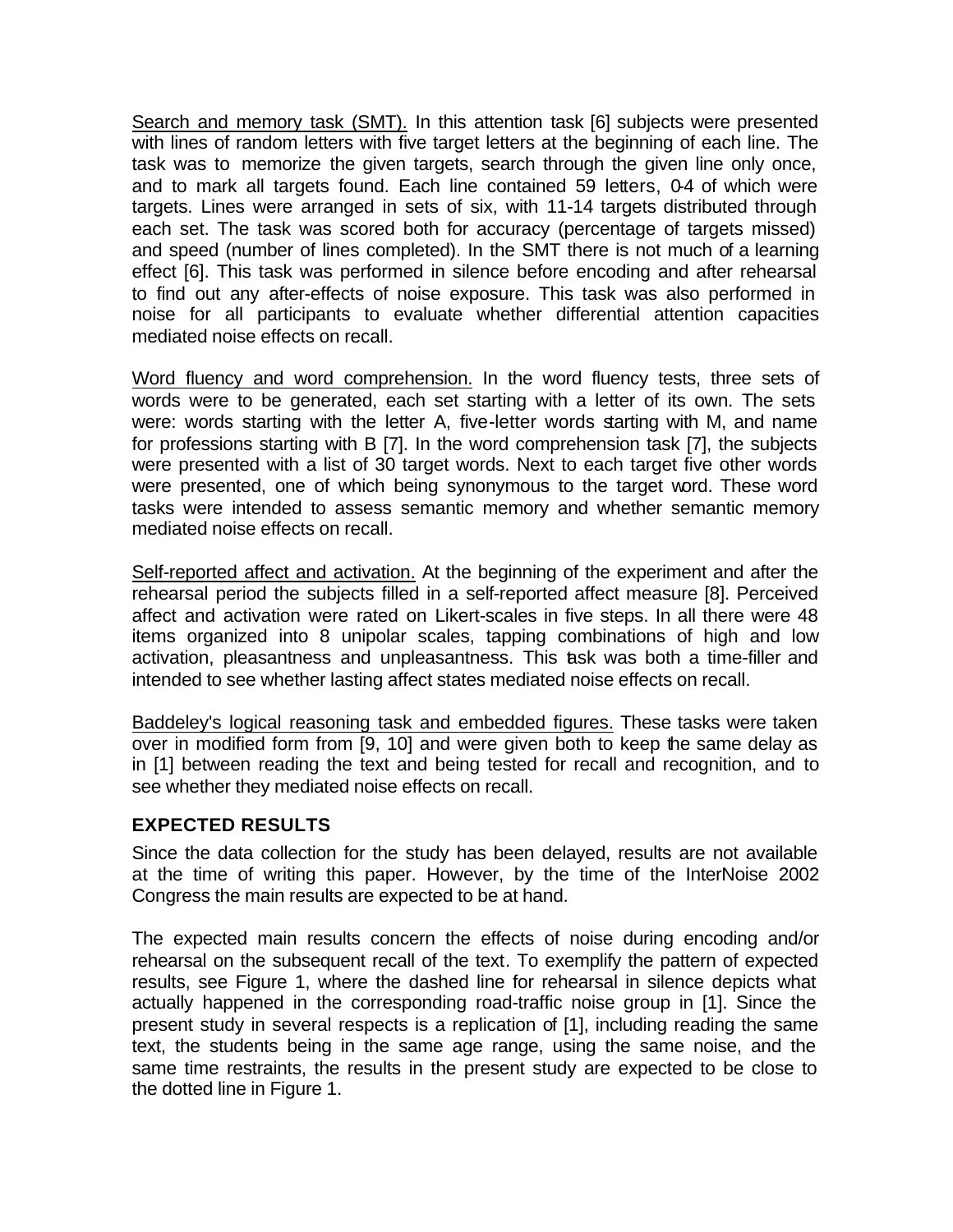For rehearsal in noise, when encoding is done in silence, a significant noise effect is expected. That is, in the left panel of Figure 1, in the silent encoding condition, there should be less recall while rehearsing in noise than rehearsing in silence. For the right hand panel of Figure 1, the prediction is less certain. Although it is expected that rehearsal in noise would yield less recall than rehearsal in silence when the encoding is done in noise, there is no founded reason to believe that this difference between rehearsal conditions should be of the same magnitude as the difference when rehearsing in silence.

In line with the results from [1] no noise effects are expected on recognition. Also in line with the results from [1] no significant noise effects or mediating effects on recall are expected on affect and activation. For the SMT task it is expected is expected that performing the task in noise (SMT3) would increase speed and impair accuracy.



Figure 1: Expected results in the present study.

# **EXPECTED CONCLUSIONS**

If there is reliably less recall in rehearsal in noise (Group 2) than in rehearsal in no noise (Group 1) in the no noise encoding group (left panel in Figure 1), there is support for the idea that chronic noise impacts recall by impairing rehearsal after the encoding. If, in the noise encoding group (right panel in Figure 1), there is reliably less recall in rehearsal in noise (Group 4) than in rehearsal in no noise (Group 3), there is support for the idea that noise during encoding and rehearsal have additive effects on the recall of the text.